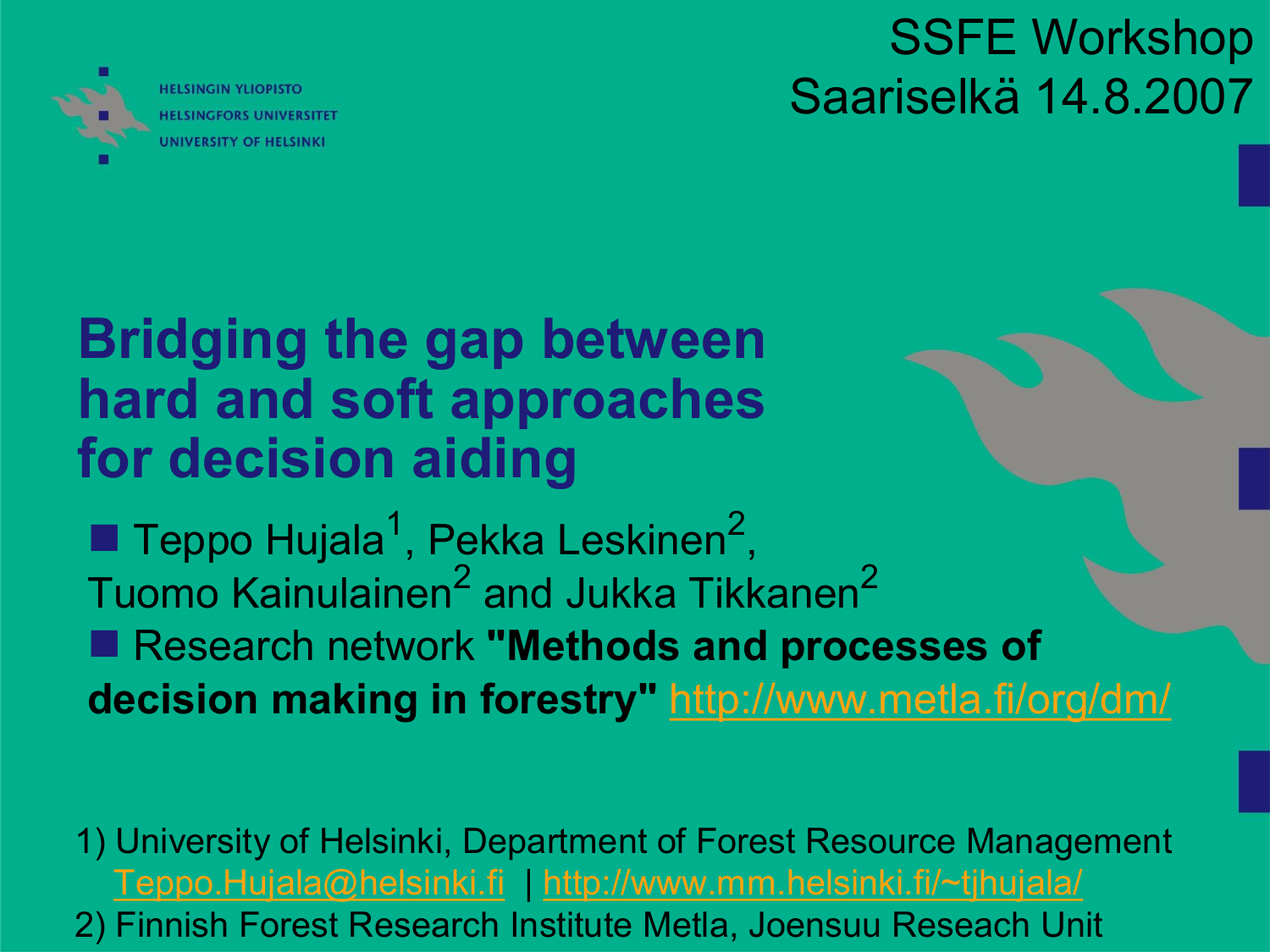

## **Contents of the presentation**

- 1. Some traditional concepts of forest planning
- 2. Widened view of forest planning as a discipline
- 3. Blended approach
- 4. Challenges and research examples
- 5. Implications for forest research
- 6. Implications for forest policy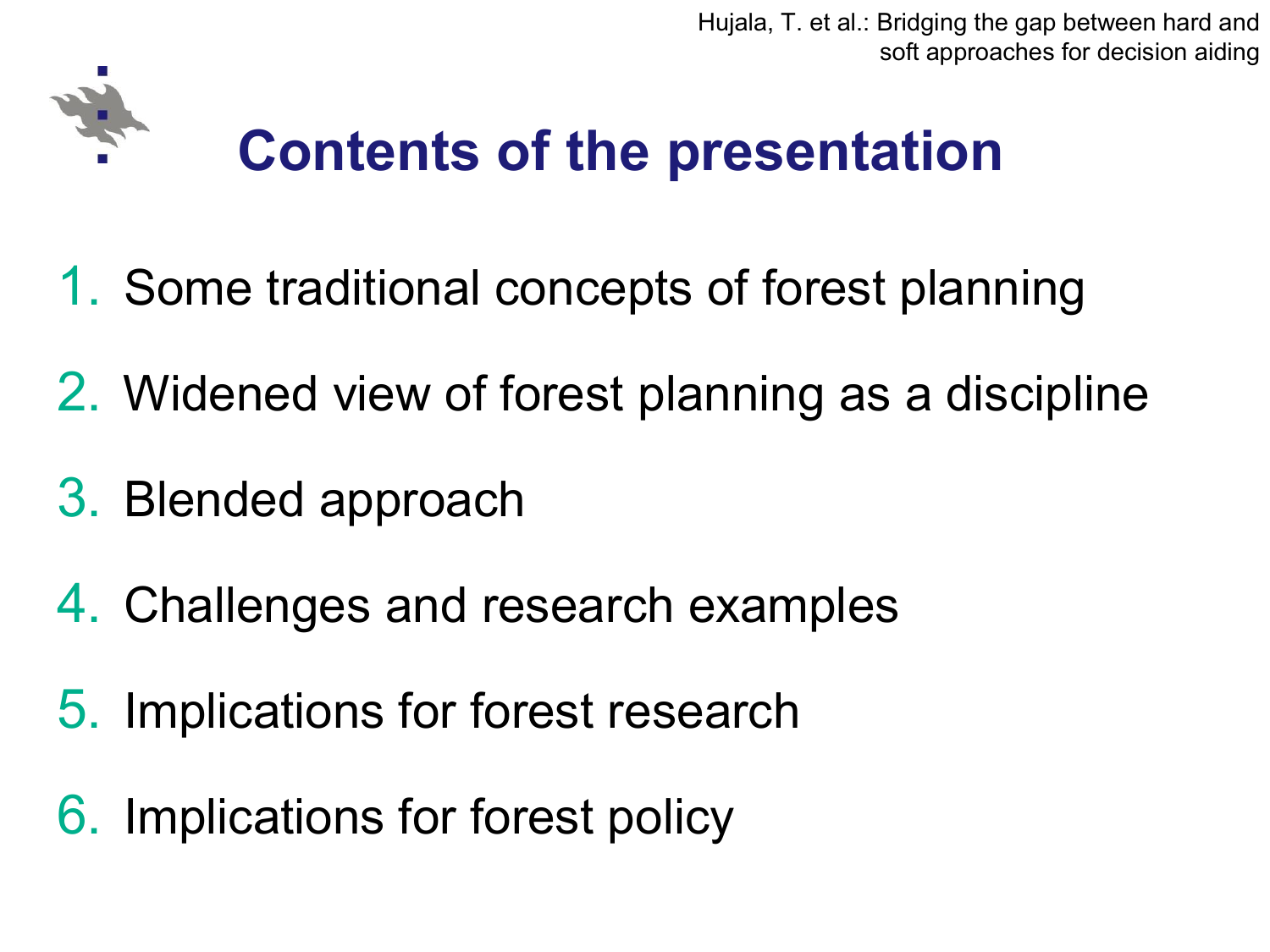

### **Some traditional concepts of forest planning**

**n Methods and applications for optimized harvesting** schedules:

■ Originating back to 18<sup>th</sup> century and Germany

■ Nachhaltigkeit, Forsteinrichtung, Massenfachwerk

 $\blacksquare$  Multi-objectivity, evolving from the late 20th century

- Simulation and optimization
- **n** MCDA and OR methods
- Rigorous computational procedures based on large datasets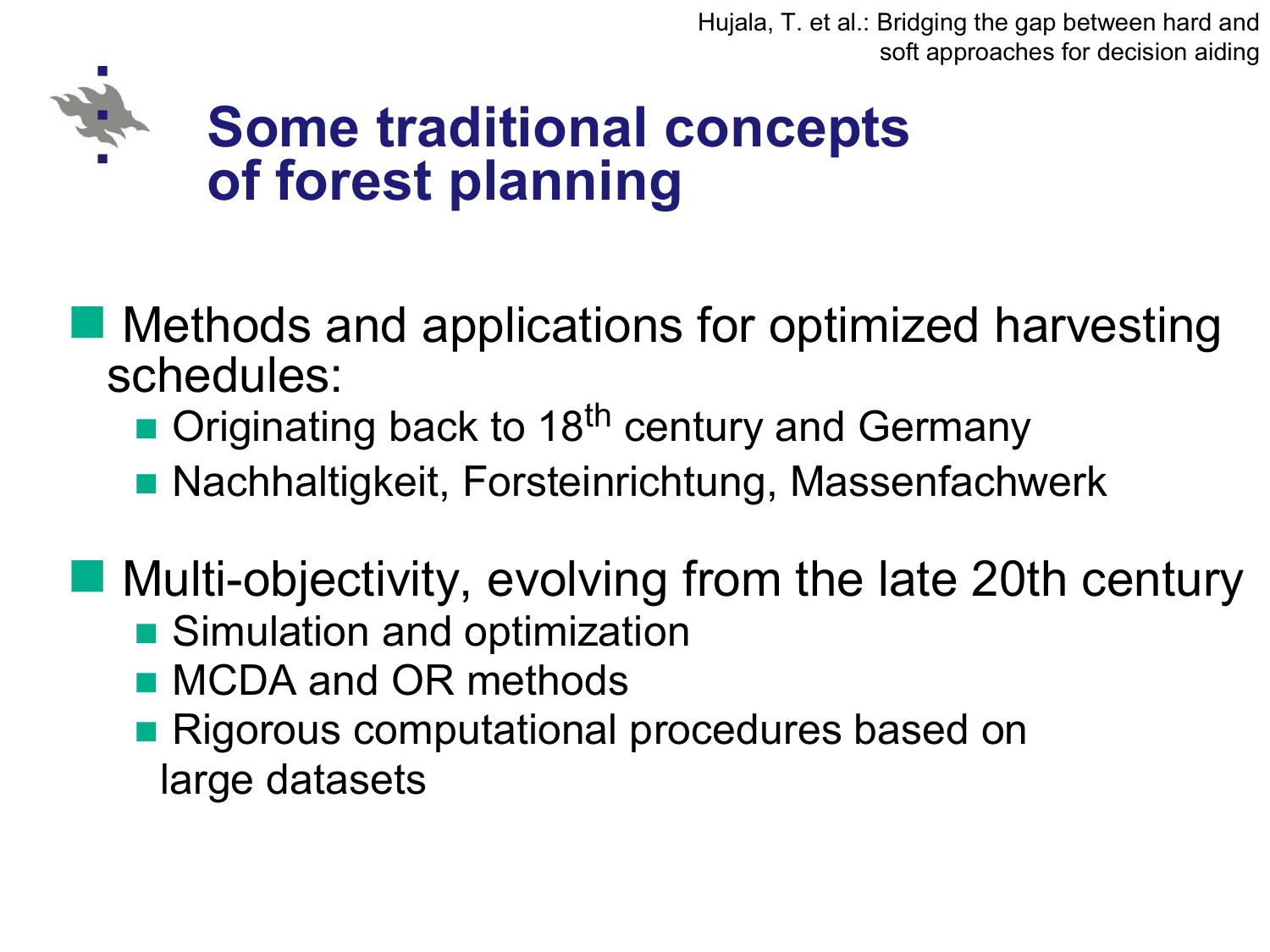## **Widened view of forest planning as a research discipline**

- 1. Development of forest information systems to facilitate the variety of different planning problems (with respect to geographical extent, time horizon, decision-maker's perspective, objectives etc.)
	- E.g. SIMO in Finland, HEUREKA in Sweden
- 2. In-depth qualitative or experimental investigations on decision-maker's subjective perspectives
	- Not only technical but as well cognitive and social approaches for decision aiding
	- **Technocracy versus fenomenology** 
		- Is there a bridge to connect these worldviews?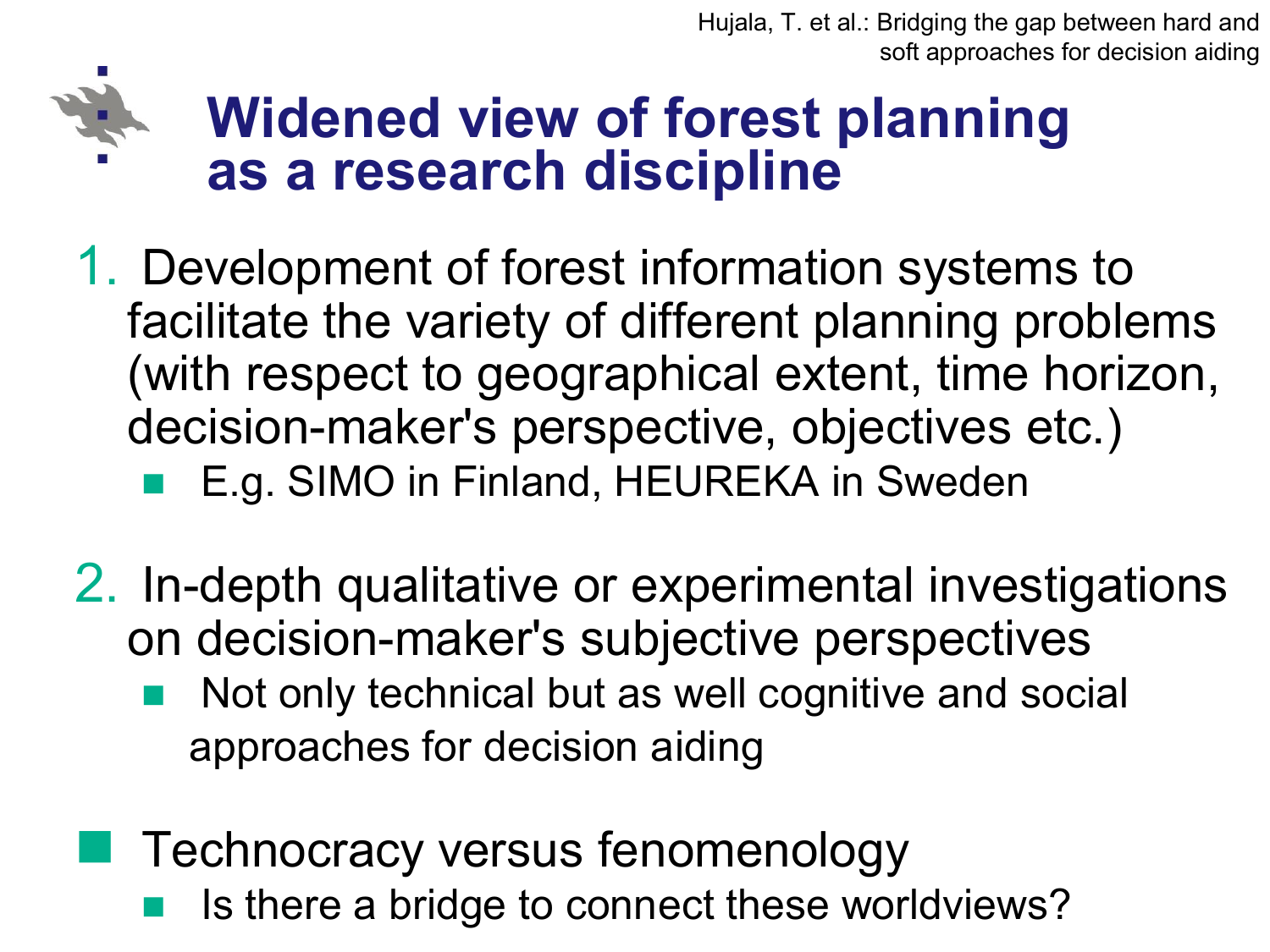

The different worldviews should complement, not compete with each other

n In practice, rigorous information systems mediate the boundedly rational decision making of real people

■ Solution: a combination of 1) the development of hard systems, and 2) understanding of soft processes as **a blended research agenda** 

- Hard modeling: estimation of harvested yield
- Soft modeling: mental patterns of individual reasoning
- Statistical modeling of patterns
- Taking into account social and behavioural aspects
- $\rightarrow$  Meaningful decision aid for the decision-maker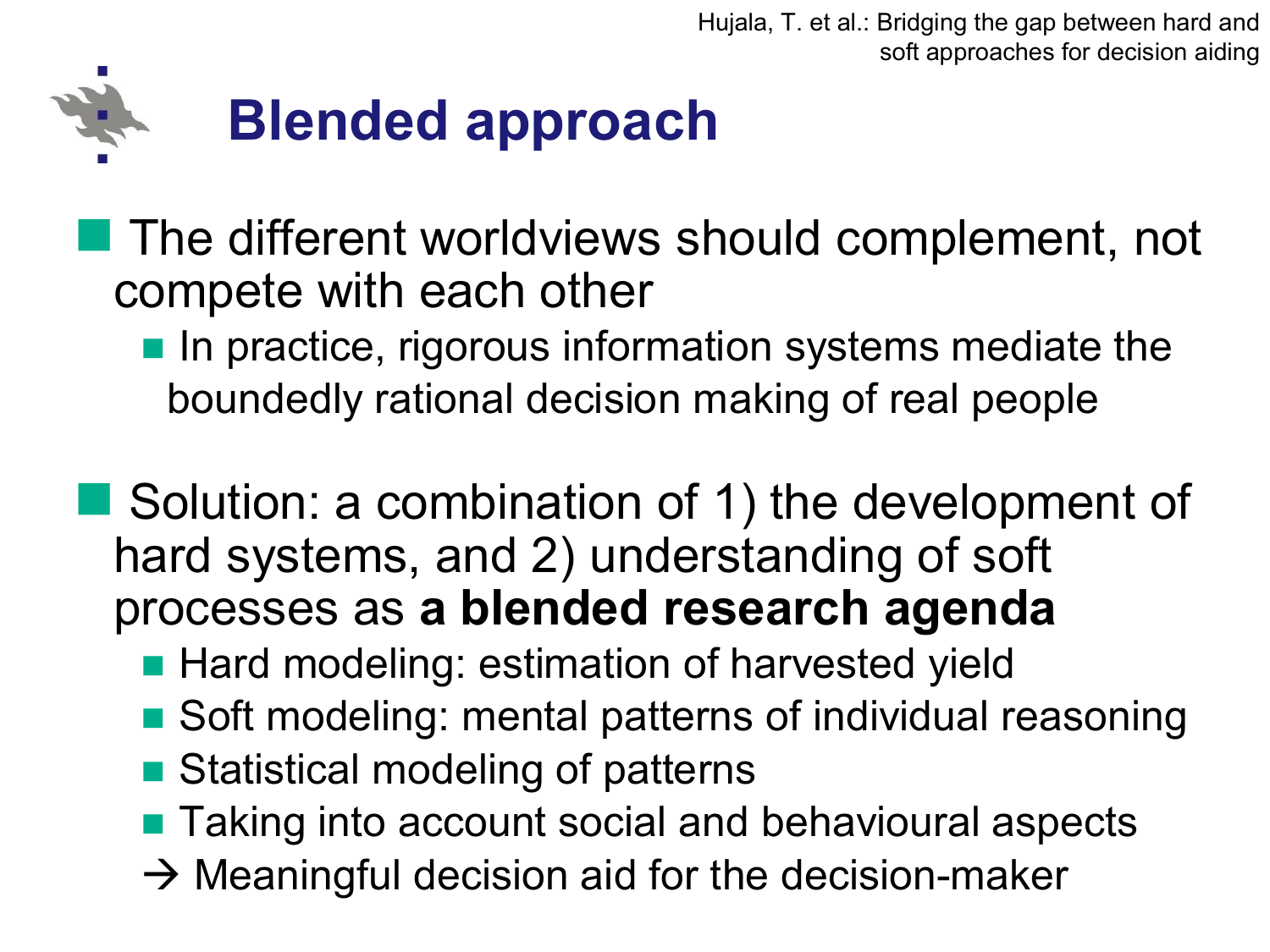## **Challenges and research examples (1)**

 $\blacksquare$  How to initiate the blending? **Now to find shared objectives?**  $\blacksquare$  Where in fact is the soft knowledge most useful?  $\blacksquare$  When is it recommended to apply an intervention by a hard system into the social reality?

**Example 1: Generating user-interface for SIMO n** Principles: Interactive, scalable planning system; the user-inteface comprises components, of which different realizations can easily be constructed for different uses

 $\blacksquare$  Practice: The use cases (qualitative in-depth descriptions how the application would be used) are generated through intensive field experiments including observations and contextual interviews with real end-users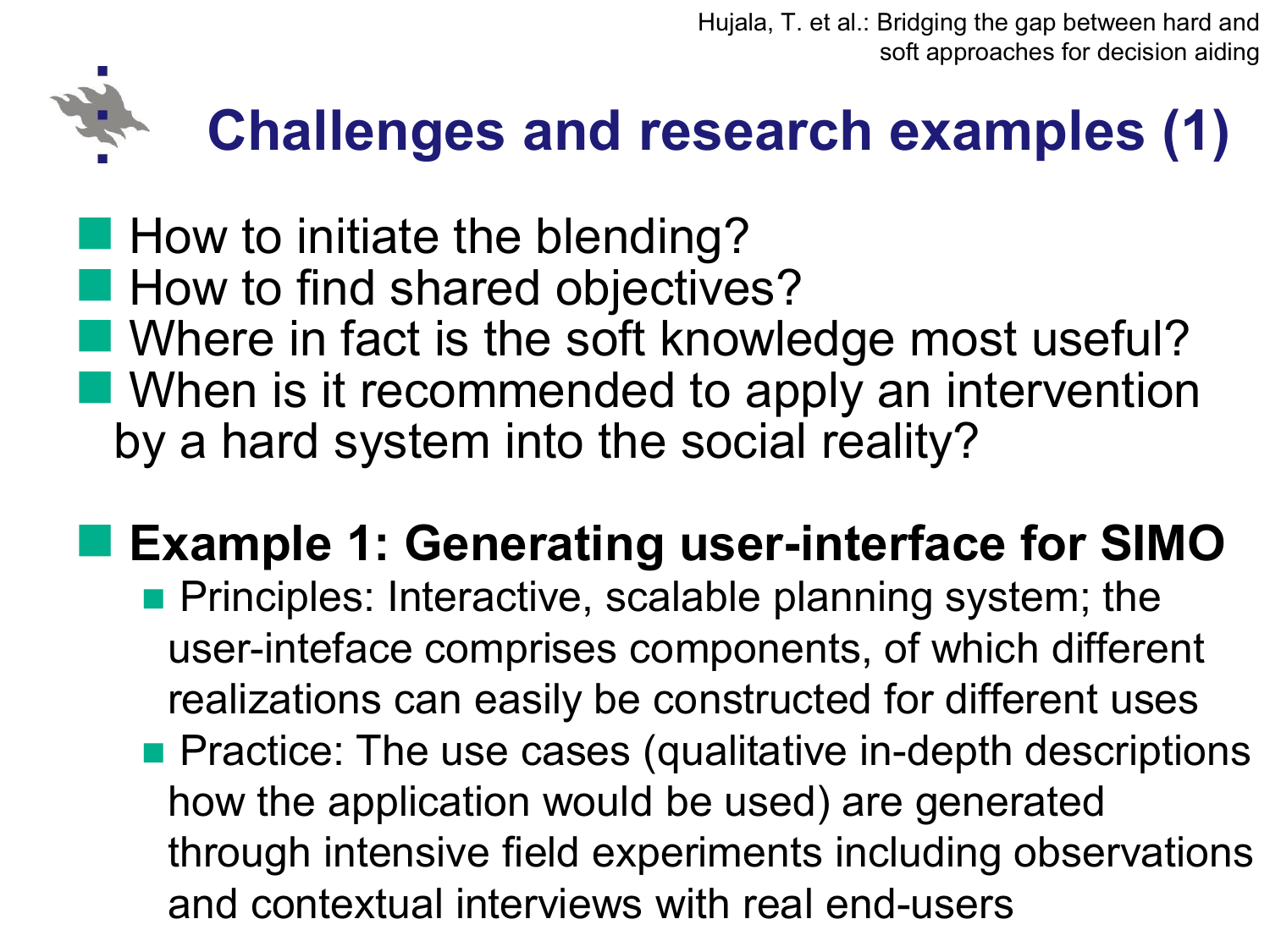# **Challenges and research examples (2)**

### n **Example 2: Selecting suitable decision aid methods and tools with the aid of a three dimensional decision problem space**

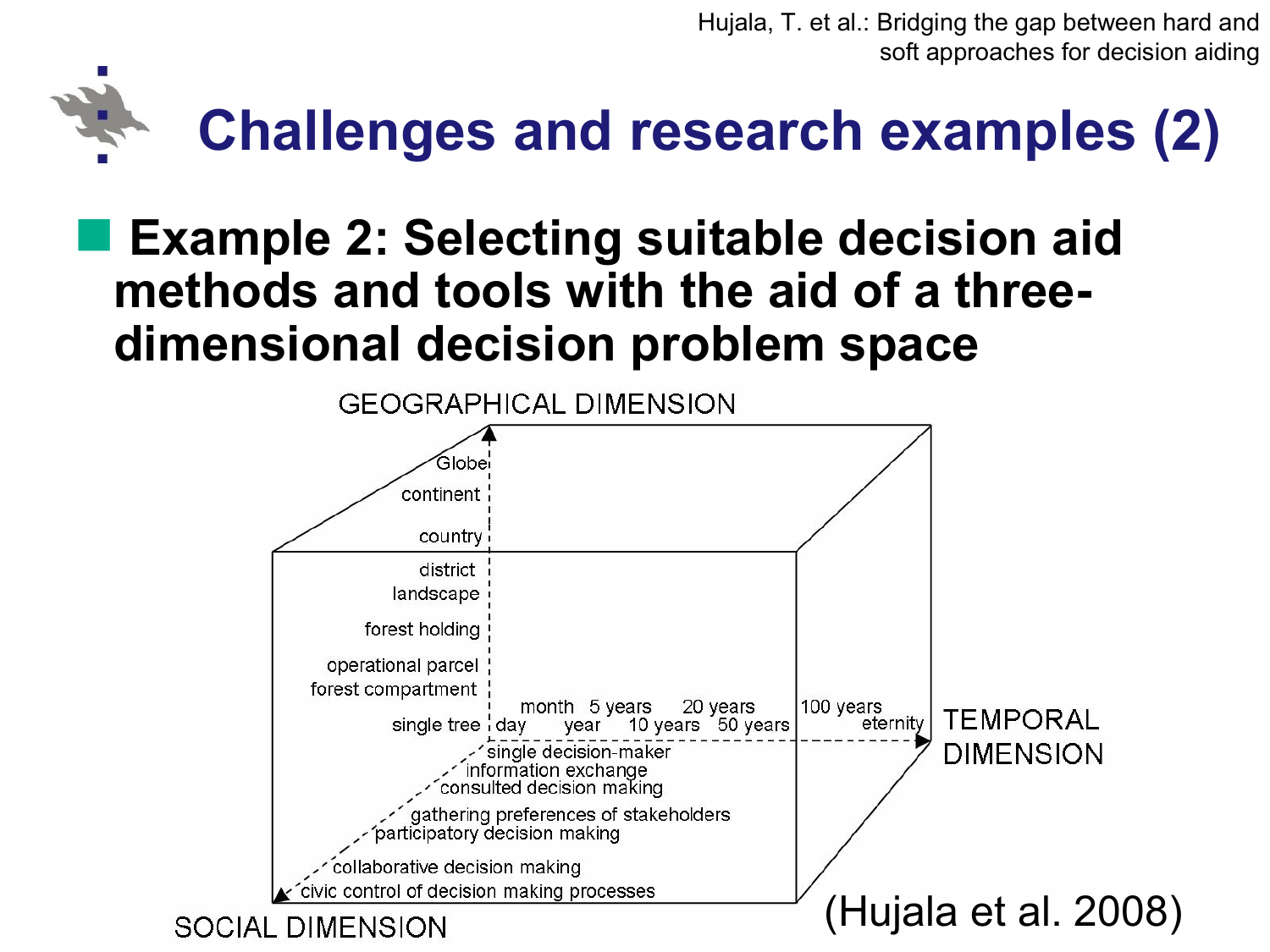## **Challenges and research examples (3)**

### **Example 3: Enhancing the use of elicited preferences in MCDA procedures**

- **Empirical preference elicitation enquiries**
- **n** Analytic and behavioural analysis of discrepancies between different elicitation methods
- The discrepancies can be analyzed by statistical decision support models and uncertainty measures

### n **Example 4: Problem structuring and problem solving in regional forest planning cases**

- Evaluation of participation conceptions of different stakeholder (groups) by qualitative cognitive mapping tasks and a psychological measurement survey
- Workshops for collaborative problem structuring
- n Generating alternatives and utility functions
- Interactive selection of the final plan: the use of MCDA-tools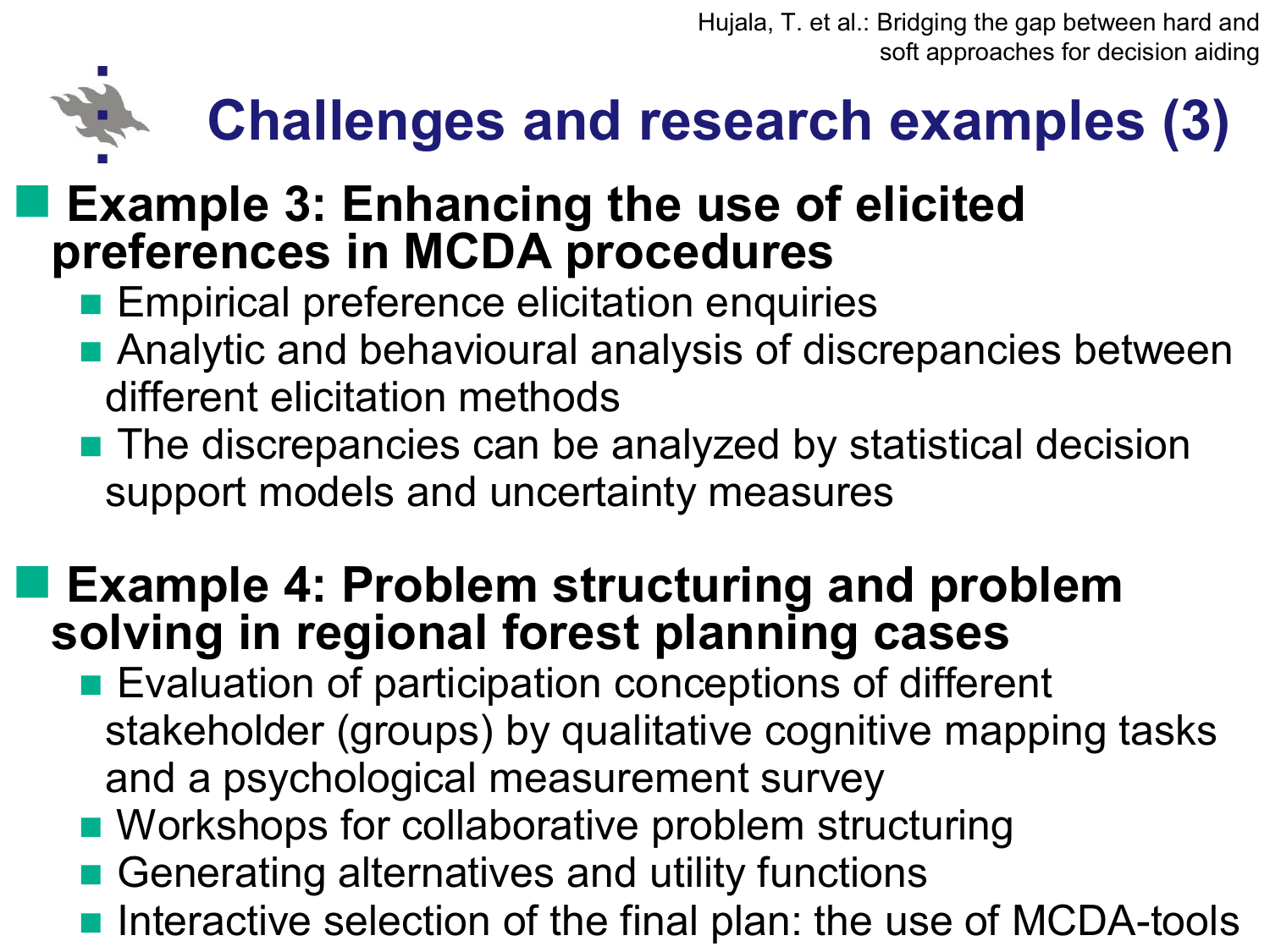

- n **Example 5: Applying sequential mixed methods in** evaluating decision-support needs of Finnish **family forest owners** (Hujala et al. 2007b)
	- 1. Preliminary case study: qualitative
	- 2. Pilot enquiry: quantitative
	- 3. Semi-structured in-depth interviews: qualitative
	- 4. Conceptual modelling of decision-support needs qualitative
	- 5. Postal survey for quantifying the phenomena around decision-support motives: quantitative
	- 6. Testing and enhancing the model by means of an adaptive design-based process:qualitative (+quantitative) ■ C.f. presentation by Tikkanen et al. in SSFE 2007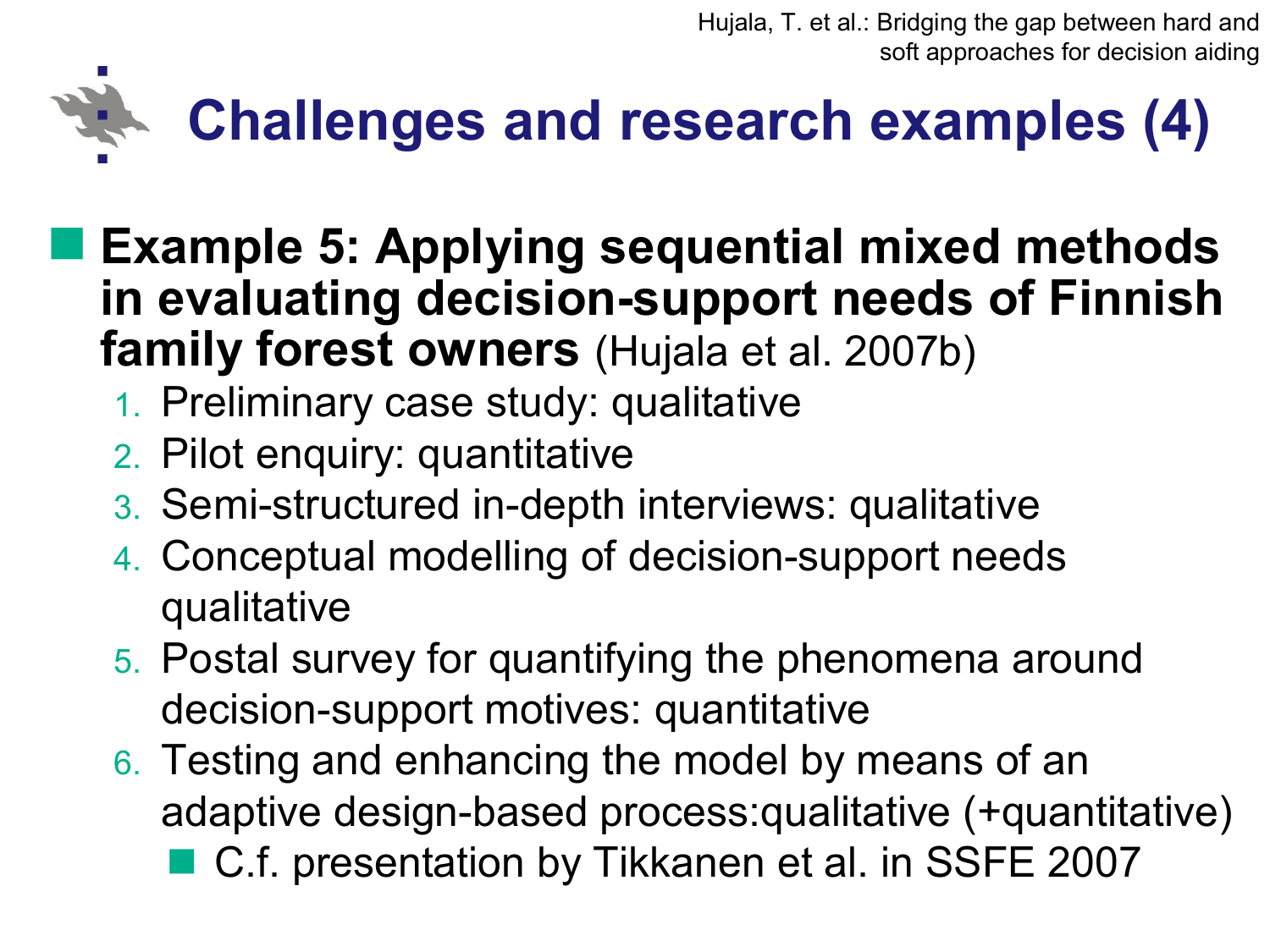

## **Implications for forest research**

- $\blacksquare$  Mixed or blended decision aid requires the development of new research methodology
- $\blacksquare$  In order to maintain the high standard of applied forest research, theoretical concepts as well as methodologies ought to be adopted from hard and soft basic sciences
- $\blacksquare$  Further dialectics between research paradigms is needed to find a combined way for collaboration

## **n From interdisciplinarity to transdisciplinarity**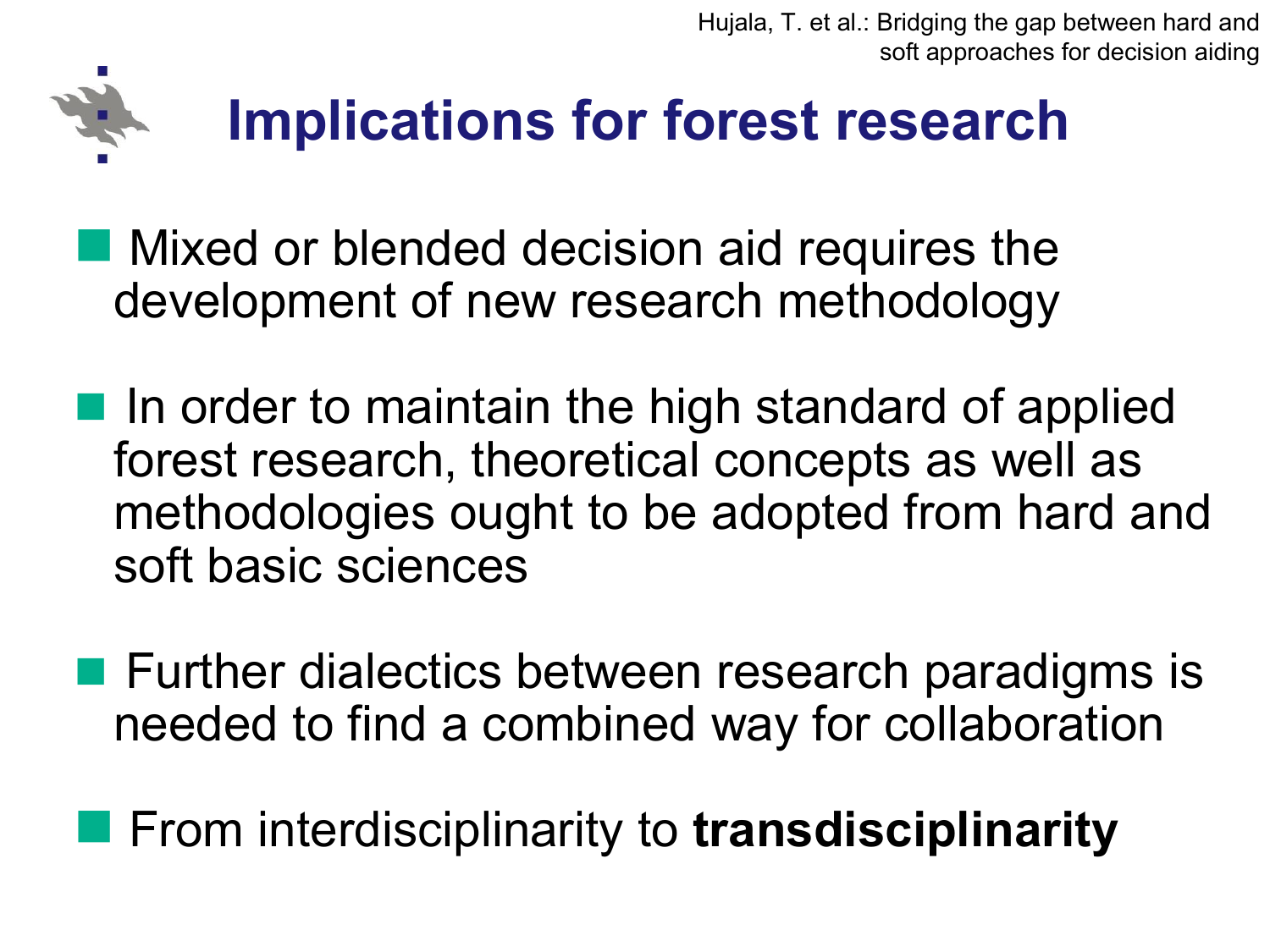## **Implications for forest policy**

- Societal modernization leads to diversification of values, which necessitates focusing more on decision-makers' subjective perspectives
	- Customer orientation in planning of private forests means individual flexibility and communicatively intensive services
- **Research and development projects following the** blended approach might provide something new for the forest planning field
- **Since the social and participatory perspectives in** forest planning are more and more important, those should be discussed in detail in renewing and implementing national forest policies